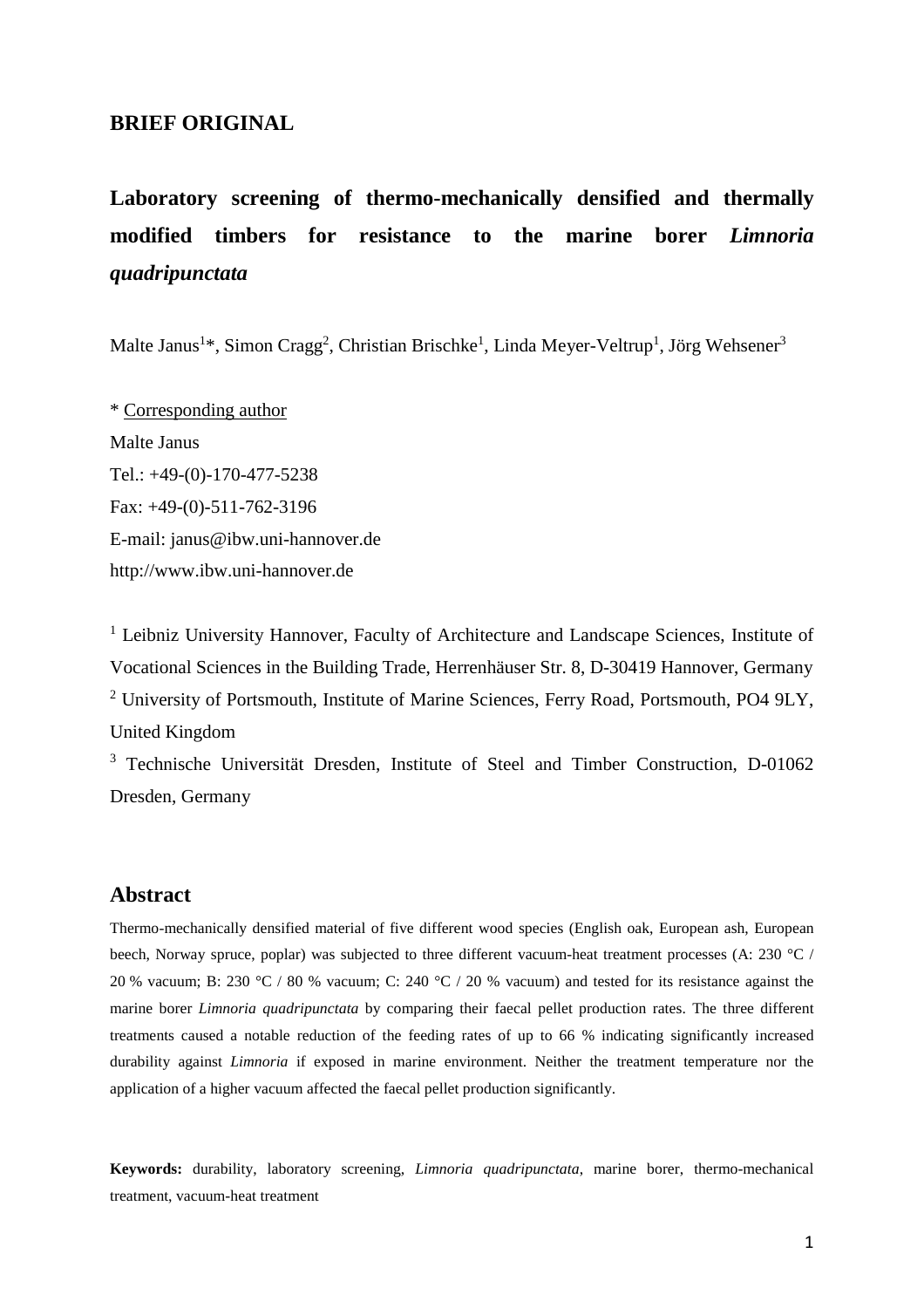#### **1 Introduction**

Thermal modification is a non-biocidal process to improve both, durability and dimensional stability of wood. At the same time, the strength properties of thermally modified wood are negatively affected by the process. This disadvantage can be compensated through the use of thermo-mechanically densified wood with increased initial strength for the process of thermal modification. A possible spring-back effect of the densified wood is minimised by applying the thermal modification subsequently to the densification (Wehsener et al. 2016). The increased density as well as the thermally modified chemical structure of the wood cell walls has the potential to improve the resistance against marine borers (Graham 2011).

It might furthermore be assumed that different vacuums applied during the process of thermal modification can have an impact on the durability of the modified wood since degradation products are being evacuated from the wood during the modification process. A higher vacuum and therefore the removal of degradation products such as organic acids could on the one hand lead to improved environmental compatibility of thermally modified wood, but may on the other hand negatively affect its durability.

The two-step process of thermo-mechanical densification and thermal modification allows applying high treatment temperatures and thus high modification levels to the timber while its strength properties remain at an acceptable level. Highly improved durability opens a large field of further applications for densified and thermally modified wood including the use in marine environment. The aim of this study was therefore to examine its resistance against the marine borer *Limnoria quadripunctata*.

#### **2 Materials and methods**

English oak (*Quercus robur*), European ash (*Fraxinus excelsior*), European beech (*Fagus sylvatica*), poplar (*Populus tremula*), and Norway spruce (*Picea abies*) were treated in a two-step process where they were first thermo-mechanically densified and afterwards thermally modified, using different temperatures and varying vacuums during the process (A: 230 °C / 20 % vacuum; B: 230 °C / 80 % vacuum; C: 240 °C / 20 % vacuum). The degree of densification varied between 43 % (English oak, European ash, European beech) and 50 % (Norway spruce, poplar). The thermal modification was performed by timura Holzmanufaktur GmbH, Rottleberode, Germany. For the thermo-mechanical densification, dehonit Deutsche Holzveredelung Schmeing GmbH & Co. KG, Kirchhundem, Germany, used a hot-press with heated press plates. More details about the densification and thermal modification process are given by Wehsener et al. (2016).

In total, 20 different parameter combinations were tested including untreated controls from each wood species. Each of twelve replicate samples of 20 x 2.5 x 4 mm<sup>3</sup> was manufactured from the middle part of the modified wooden boards which had a dimension of 2000 x 100 x 20mm³.

Before exposure to the *L. quadripunctata*, the 240 wood specimens were vacuum impregnated with seawater for at least 24 h until they sank. Afterwards, the samples were leached in seawater for another 14 days with water exchange after 7 days to simulate a long-term exposure in the marine environment.

The *Limnoria* were picked from a heavily infested piece of wood, which was collected from the intertidal zone at Southsea, Portsmouth, UK and kept in running seawater at Portsmouth Institute of Marine Sciences. The limnoriid species of the animals was identified and the *L. quadripunctata* were checked for rapidly beating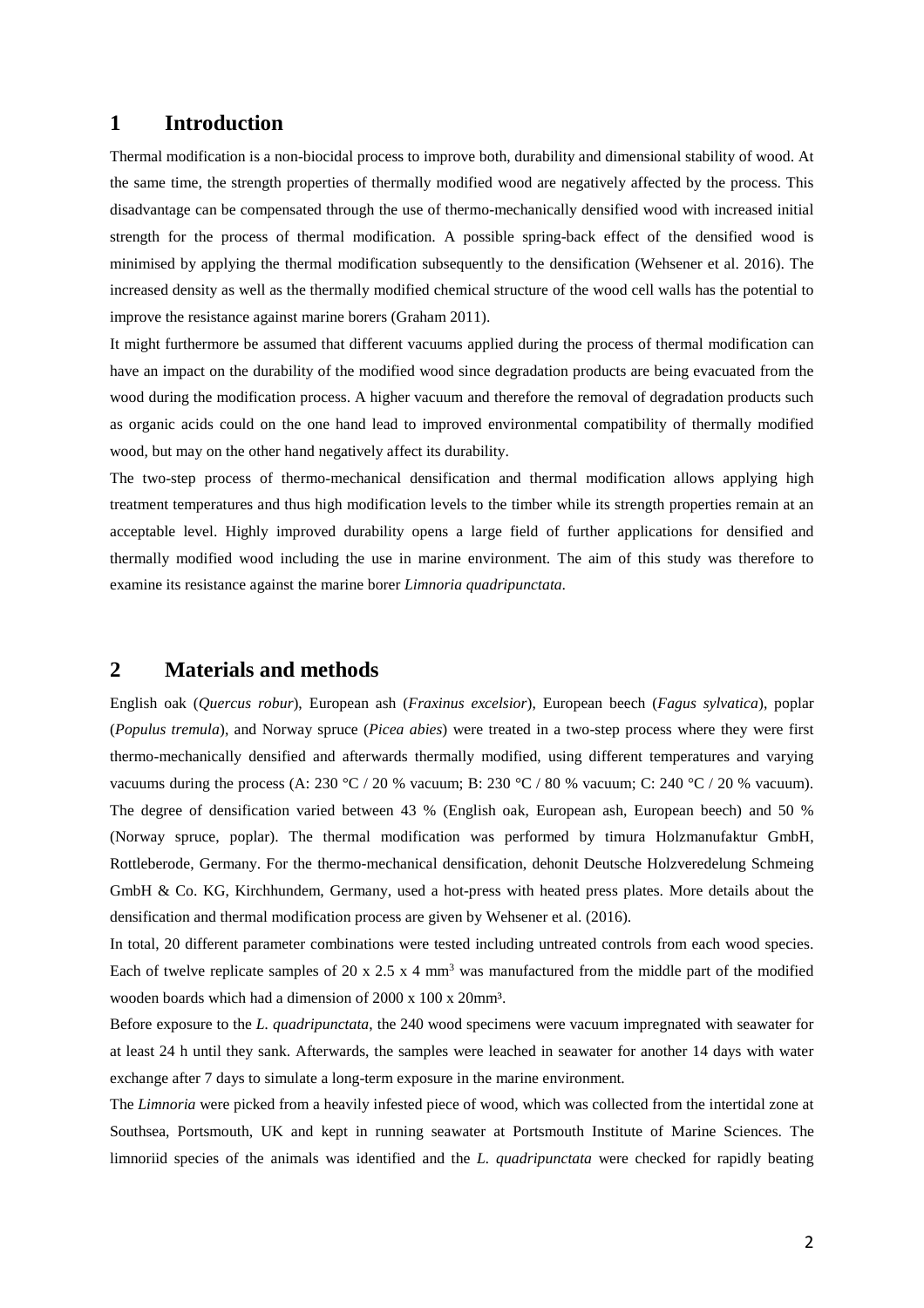pleopods as well as the presence of folliculinids, which indicate a likely lower feeding rate (Delgery et al 2006). If folliculinids were found, these animals were not used for the laboratory screening.

Twelve-well cell culture trays with cylindrical wells, 20 mm in diameter, were used for the test set up. In each well 4 ml of unfiltered seawater were poured and the leached wood samples were placed individually into the wells. The prepared cell culture trays as well as the collected *L. quadripunctata* were conditioned at  $20 \pm 1$  °C for 24 h before exposure to *L. quadripunctata* started.

*L. quadripunctata* were checked again visually for vital signs and then placed individually into each well. The trays were covered with a lid to avoid evaporation and kept at  $20 \pm 1$  °C in a temperature-controlled chamber with a fluorescent light source in a 12 h on, 12 h off, day-night cycle.

The feeding rate of the *L. quadripunctata* on the wood samples was examined twice a week at 3-day and 4-day intervals over a 17-day period. Each time the feeding rate was measured, the *L. quadripunctata* and the corresponding wood samples were gently moved to identical cell culture trays, already filled with 4 ml of unfiltered seawater and kept at  $20 \pm 1$  °C for 24 h. Again, all animals were examined visually for moulting and vitality. Any dead animals were replaced.

The feeding rates of the *L. quadripunctata* on the wood samples were measured indirectly. During the exposure time of three or four days, the *L. quadripunctata* used the wood samples as a food source and produced faecal pellets. The amount of faecal pellets was measured according to the process described by Graham (2011), used as an indicator for the activity of the animals and thus for the resistance of the material against *L. quadripunctata*.

After the *L. quadripunctata* and corresponding wood sticks were transferred to a new tray, each well, now containing only faecal pellets and seawater, was photographed individually. Data derived from animals that died or moulted during a counting period have been eliminated from calculations and adjustments to calculation of rate have been made to take account of such data gaps.

## **3 Results and discussion**

The three different processes of thermo-mechanical densification and subsequent thermal modification resulted in significant reductions of the faecal pellet production rates of 64 % (Norway spruce), 55 % (poplar), 66 % (European beech), 48 % (European ash) and 28 % (English oak) compared to the untreated specimens (Fig. 1).

A positive effect of higher modification temperature on durability was observed only on Norway spruce. *L. quadripunctata* that fed on this wood species treated at 240 °C (20 % vacuum) produced 34 % less faecal pellets compared to those treated at 230 °C and at the same vacuum of 20 % (Fig. 1).

The higher vacuum within process B (80 % vacuum) did not lead to significantly different faecal pellet production rates compared to process A (20 % vacuum). Therefore, a potential effect of a higher vacuum on durability became either not evident or the wood degradation products such as formaldehyde, acids, furfural and other aldehydes had no significant influence on the feeding rates of *L. quadripunctata*.

Increased density of wood leads to reduced feeding rates as previously shown by Cragg et al (2007) and Graham (2011). The densification of the five wood species used in this laboratory screening was determined by measuring the weight and volume of the wood. L. quadripunctata fed on Norway spruce (460 kg/m<sup>3</sup>) produced significantly more faecal pellets than those fed on other timbers and animals fed on poplar produced significantly more pellets than those fed on the more dense hardwoods English oak  $(630 \text{ kg/m}^3)$ , European ash  $(630 \text{ kg/m}^3)$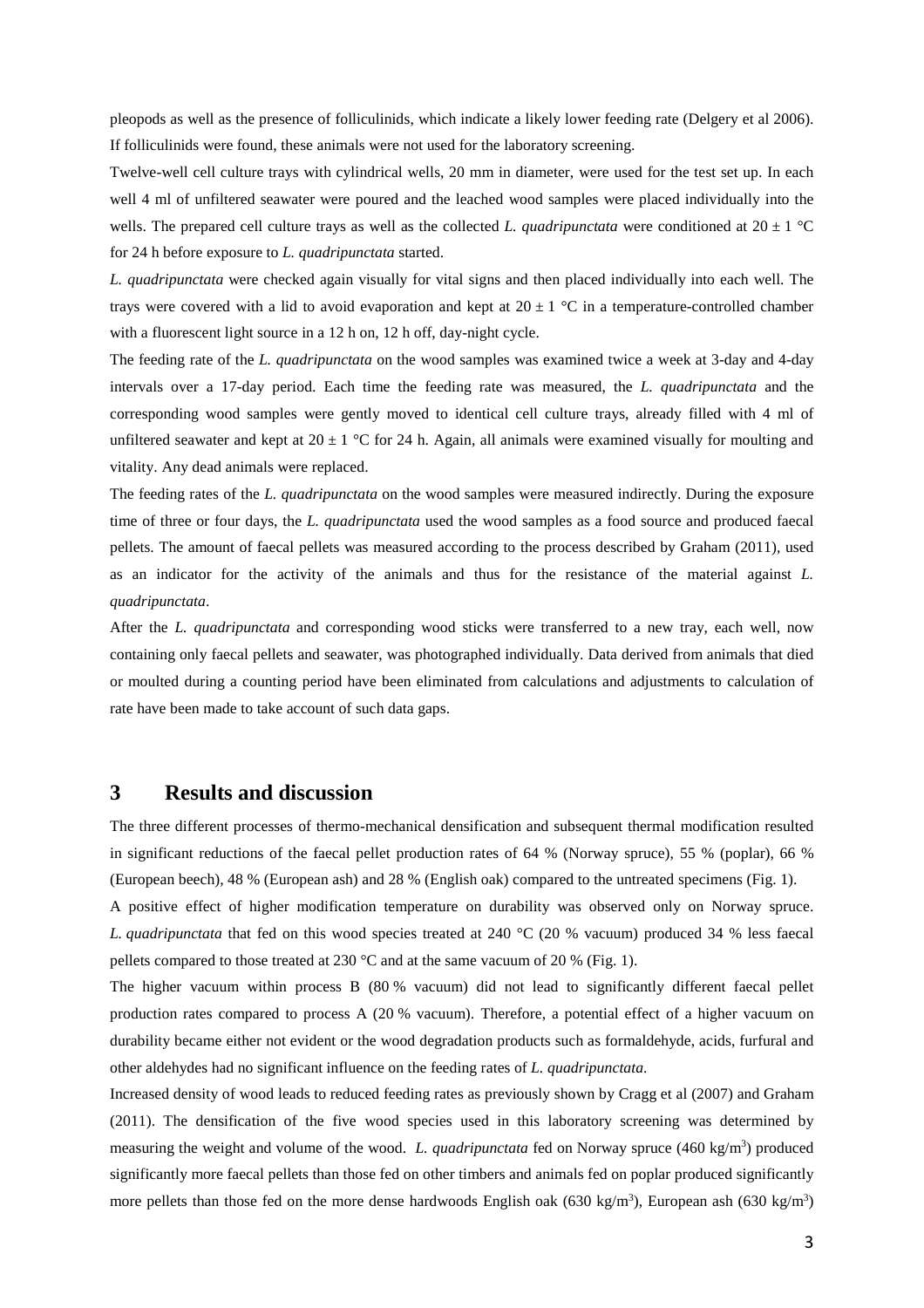and European beech  $(710 \text{ kg/m}^3)$  (Fig. 1). Therefore, the findings by Cragg et al. (2007) and Graham (2011) are generally consistent with the current results.

English oak, European ash and European beech with similarly high densities still showed differences in the feeding rates of *L. quadripunctata* on untreated specimens. In addition to wood density, wood extractives can have an impact on the feeding rates of *L. quadripunctata* (Borges et al. 2008). Among the tested wood species, in particular English oak, on which the lowest feeding rates were measured, has the potential for higher resistance against *L. quadripunctata* due to its tannic acid content.

In contrast to previous trials with wood treated with preservatives such as copper chromate and different anhydrides (Klüppel et al. 2015, Papadopoulos et al. 2008) the densified and thermally modified wood did not increase the mortality of *L. quadripunctata* compared to untreated controls.

The reduction of feeding rates by *L. quadripunctata* achieved through the combined effect of densification and thermal modification were in a similar range as previously determined for chemically modified wood such as wood modified with linear chain carboxylic acid anhydrides (Papadopoulos et al. 2008) and can therefore be considered as a substantial protection against *L. quadripunctata*. In addition, the achieved reduction of the faecal pellet production rates is comparable to those measured in a previous trial for purpleheart (*Peltogyne sp.*) compared to Scots pine (*Pinus sylvestris* L.) (Borges et al. 2008).

## **4 Conclusion**

The process of thermo-mechanical densification and subsequent thermal modification was found to be applicable to the five tested wood species and increased their durability against the marine borer *L. quadripunctata* significantly. Therefore, the densified and modified wood has the potential to be used in sea water contact.

However, the suitability of building materials in the marine environment depends on numerous further properties such as mechanical strength, abrasion resistance, hardness, and its durability against fungi and other marine borers such as shipworms. Therefore, in addition to this laboratory screening under fixed conditions, some longterm seawater-trials had been installed in Kristineberg, Sweden, focussing on the resistance of the material against *Teredo navalis* and *Teredo norvegica*.

Besides these trials, the modified wood was tested for its static and dynamic hardness, bending strength, abrasion resistance and structural integrity, dimensional stability, wetting ability as well as its resistance against decay fungi and termites. Preliminary results are promising but need to be confirmed through long term field test results.

## **5 Acknowledgements**

The authors gratefully acknowledge financial support from German Federal Ministry of Education and Research for the Leading-Edge Cluster BioEconomy project VP 1.11 – DURAPRESSTIMBER (grant numbers 031A440A to 031A440D). The authors also thank the project partner timura Holzmanufaktur GmbH and ter Hürne GmbH & Co. KG for collaboration. COST Action FP 1303 'Performance of Bio-Based Building Materials is acknowledged for granting the first author a Short Term Scientific Mission.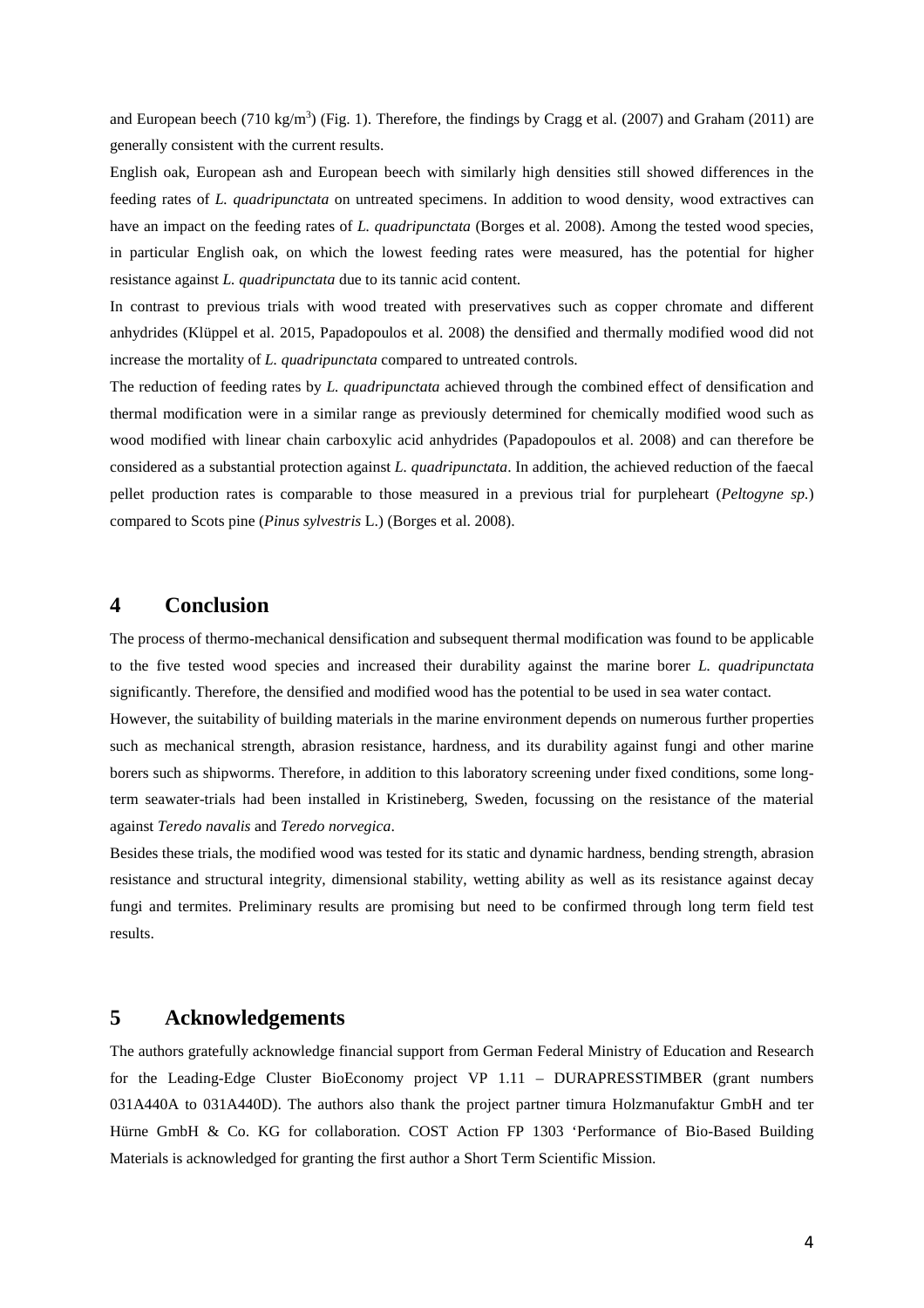## **6 References**

- Borges L, Cragg SM, Bergot J, Williams JR, Shayler B, Sawyer GS (2008) Laboratory screening of tropical hardwoods for natural resistance to the marine borer *Limnoria quadripunctata*: The role of leachable and non-leachable factors. Holzforschung 62:99-111
- Cragg SM, Danjon C, Mansfield-Williams H (2007) Contribution of hardness to the natural resistance of a range of wood species to attack by the marine borer *Limnoria*. Holzforschung 61:201-206
- Delgery CC, Cragg SM, Busch S, Morgan E (2006) Effects of the epibiotic heterotrich ciliate *Mirofolliculina limnoriae* and of moulting on faecal pellet production by the wood-boring isopods *Limnoria tripunctata* and *L. quadripunctata*. J Exp Mar Biol Ecol 334:165-173
- Graham PM (2011) Insight into the digestive processes of the wood-boring marine crustacean *Limnoria quadripunctata*. Doctoral thesis, University of Portsmouth, Institute of Marine Sciences, Portsmouth
- Klüppel A, Cragg SM, Militz H, Mai C (2015) Resistance of modified wood to marine borers. Int Biodeter Biodegr 104:8-14
- Papadopoulos AN, Duquesnoy P, Cragg SM, Pitman AJ (2008) The resistance of wood modified with linear chain carboxylic acid anhydrides to attack by the marine wood borer *Limnoria quadripunctata* Holthius. Int Biodeter Biodegr 61:199–202
- Wehsener J, Brischke C, Haller P, Hartig J, Meyer-Veltrup L (2016) Thermally and thermo-mechanically treated wood for outdoor applications – bending strength, structural integrity and set recovery. World Congress on Timber Engineering WCTE 2016, August 22-25 2016, Vienna, Austria